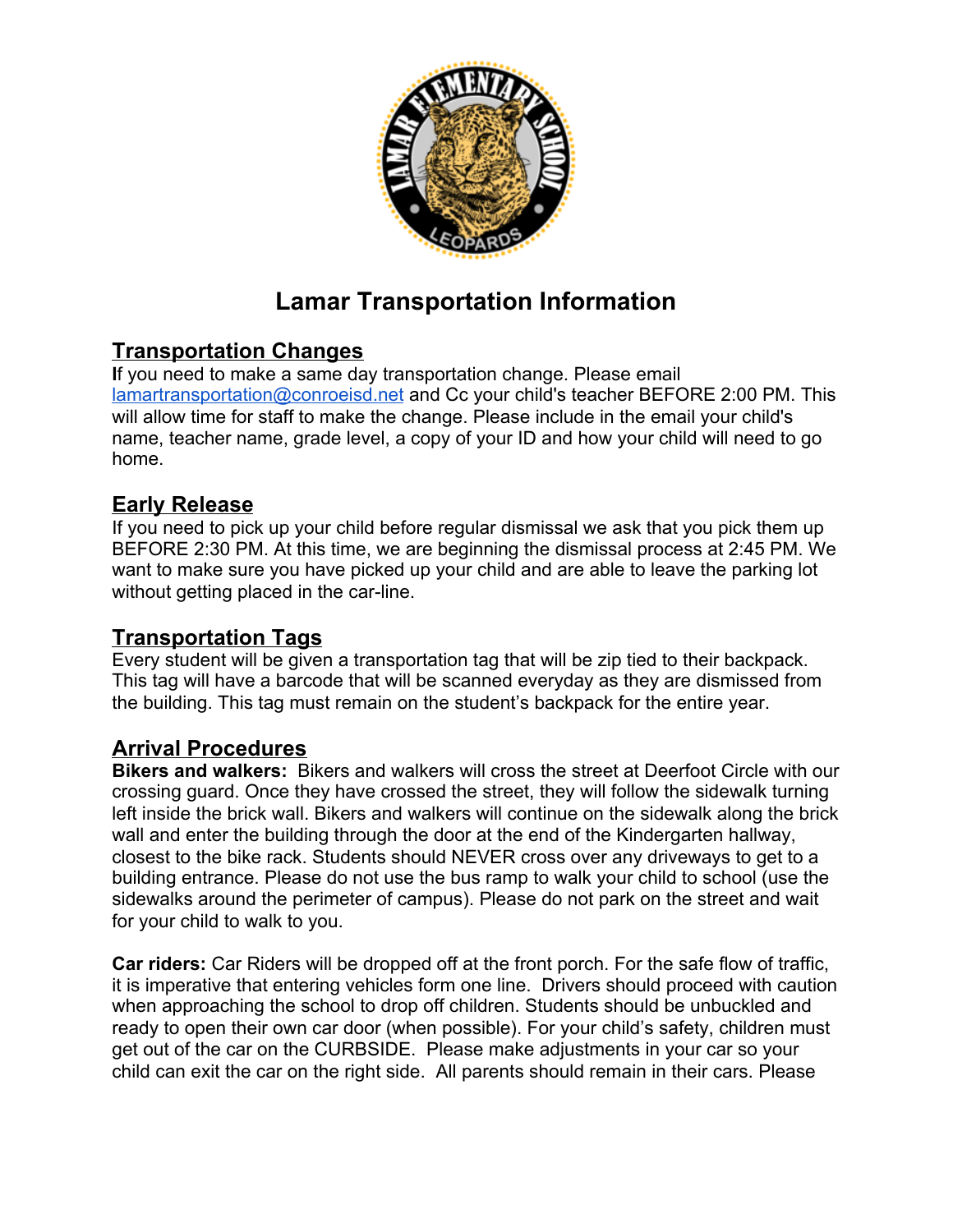do not drop off students before 7:30 am. Students should not be dropped off early and left outside.

**Bus riders:** Bus riders will enter through the bus ramp door. Please remember that students are only allowed to ride their assigned bus.

## **Afternoon Procedures**

**Day Care**: If your child is absent or not riding Day Care transportation, please notify the Day Care of the change. Day Care drivers must account for all children before leaving the school. If your child is riding a school bus to a designated Day Care, you must fill out a *Bus Service Alternate Address Form*. Otherwise, your child will be delivered to your home address. Your child's Day Care should have provided you with this form or you can request one from our front office.

**Bus Riders**: Bus stop information can be accessed through the CISD website. The Transportation Department website contains Bus arrival and departure times and valuable safety information which will help you teach your children about bus safety. Please note that we sometimes have to make route adjustments during the first few weeks of class due to changes in student and neighborhood populations.

#### *Kindergarten students will not be dropped off at a stop unless a parent is present.*

If a student is placed on the wrong bus, the driver will contact us and bring the child back to school. It may take a while for the bus to return, as the driver may complete the route. Parents can help us by staying at home and calling us immediately when the child arrives. If the child is brought back to school, the school will contact the parents. After 4:00 PM, any concerns regarding bus transportation should be directed to the South County Transportation Center.

**Car Riders**: Car riders will be picked up in the car lane that starts at the front of the school. Please have your car rider sign ready with the barcode showing. Email your child's teacher if you need additional signs. The sign ensures that we are placing each child in the car of the person authorized to pick him/her up from school and will help to speed up the car rider line. If you do not have a sign, please park in the parking lot, call the Front Desk, and someone will bring a sign out to you. Please be ready to show your ID. Children will not be placed in a car without the appropriate sign. Before pulling away, we want to make sure that every child is buckled in a seat belt. We want everyone to have a safe ride home.

**Bikers and Walkers**: Biker/Walkers will be dismissed after 3:20. Children classified as a biker/walker must live in the neighborhoods near the school. If your child is a biker/walker and you are planning to meet him/her at the Lamar campus, please wait along the sidewalk inside the brick way or under the awning by the annex door. Biker/walker parents, please utilize the yellow lines to social distance while waiting. All bikers and walkers will exit the building at the annex door.

▪ **Biker/Walker Signs provided by the school must be displayed by the person picking the child up**. Signs will be available in the Front Office. If you do not have a sign, please allow enough time to call the Front Office and a staff